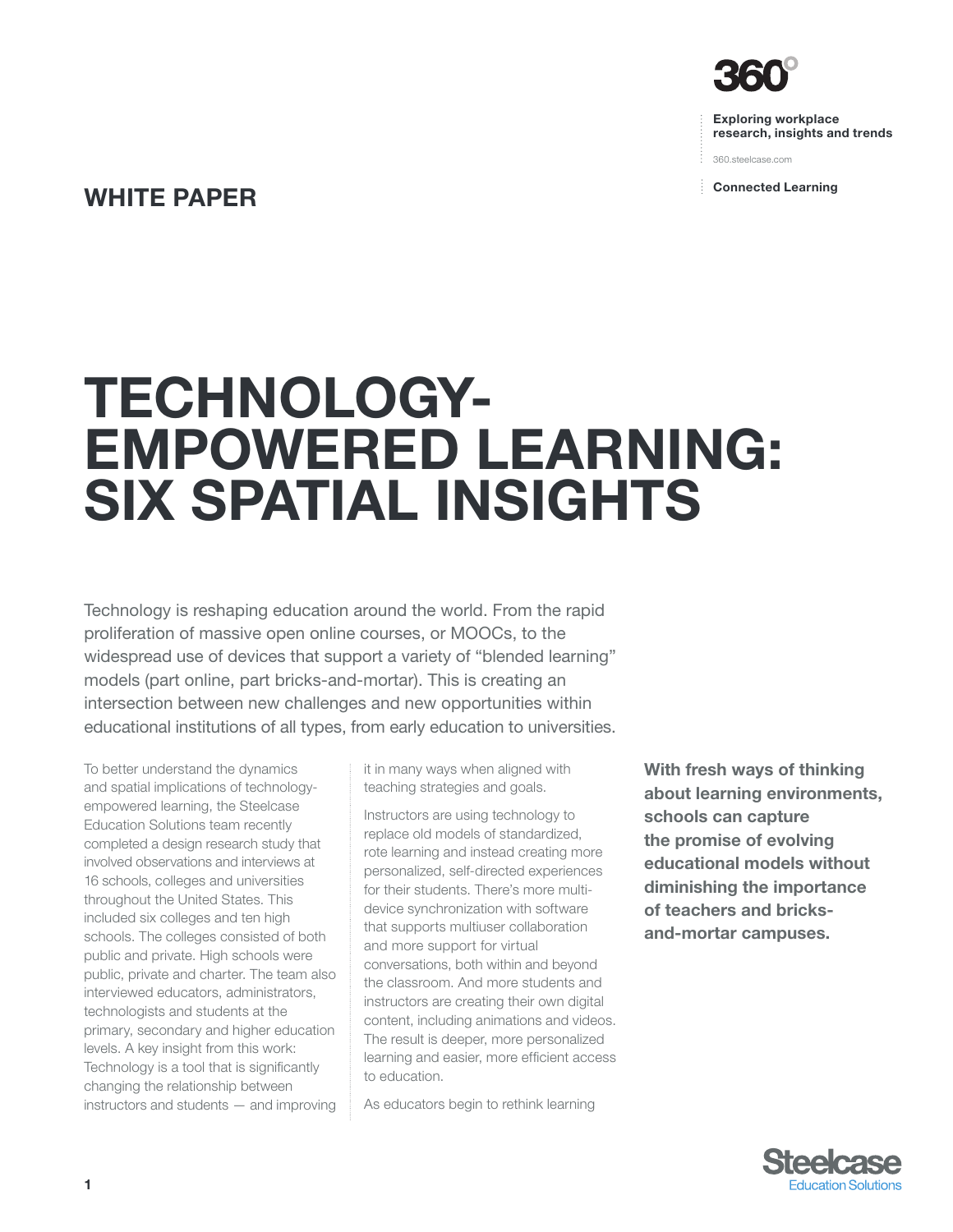This design research study was conducted to evaluate the spatial implications of technology on learning spaces. Observations were conducted at 16 schools, which included six colleges and ten high schools. The colleges consisted of both public and private. High schools were public, private and charter. Interviews were with educators, administrators, technologists, and students at the primary, secondary and higher education levels.

through the lens of effective use of technology, reshaping educational spaces is a pivotal factor for success. With fresh ways of thinking about learning environments, schools can capture the promise of evolving educational models without diminishing the importance of teachers and bricksand-mortar campuses.

Based on its study, the Steelcase research team has identified six key insights to help educators consider spatial responses to the technology revolution that is now well underway in learning.

## 1) Person-to-person connections remain essential for successful learning.

Early signals from several studies suggest that blended learning is better learning. One prominent example: A 2010 U.S. Department of Education study found that instruction combining online and face-to-face elements had an advantage over purely face-to-face or purely online learning, and neither mode produced better results over the other on its own. In fact, the learning outcomes for students in purely online conditions and purely face-to-face conditions were equivalent. (U.S. Department of Education, Office of Planning, Evaluation, and Policy Development, 2010.)

Educators have long known that schools engender social learning as well as cognitive learning, and many studies have validated that. Recently, for example, in a pilot study of a blended learning high school class, four key elements were identified as important for the role of the teacher: fostering a culture of hard work and persistence, monitoring students throughout the class period for motivation and learning, personalizing instruction and intervening when students are struggling, and building

personal relationships of trust and caring. The study was conducted by Envision Schools, Google and Stanford University (Greenberg, Medlock, & Stephens, 2011).

It's clear that learning happens best when people, technology and space are brought together in innovative ways. Even in higher education, despite abundant online instruction and discussion forums, there's evidence that many students still seek face time with their professors and each other as important components of learning. MOOC platforms are meeting the need for interaction by making it easier for students to meet through online social networking portals, grouped by geographical proximity so students have options to meet in person. One MOOC professor announces "office hours" at a coffee shop in his destination city whenever he travels, for students who want to meet him. Some community colleges are now creating blended courses using MOOC content, with the MOOC providing the online experience and the community college picking up the offline experience of professors interacting in person with students.

A joint study undertaken by Harvard and MIT in 2012 showed that students who had person-to-person interactions were more successful in a MOOC electronics course. Almost 155,000 people enrolled in the course, but just over 7,100 passed it and earned a certificate. Whether they collaborated offline with someone else taking the course, as 17.7% of the respondents reported, or with someone who teaches or has expertise in the subject matter of the course area, as 2.5% did, human interaction had a beneficial effect on the grades they earned, according to a published report of the study (Breslow, Pritchard, DeBoer, Stump, Ho, & Seaton, 2013).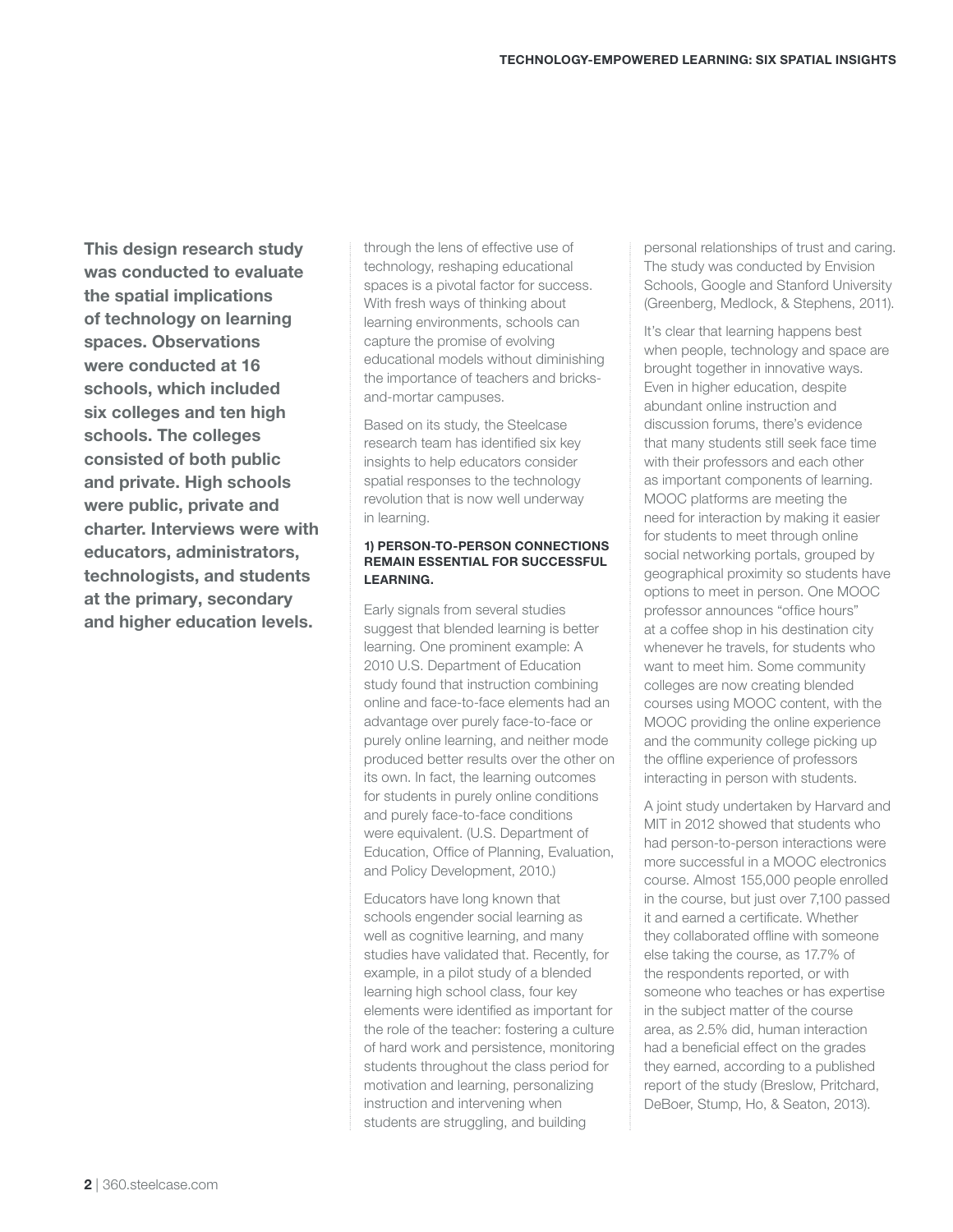#### After technology was added to a classroom Teachers spent:

## less time lecturing





*Pennsylvania State's College of Education evaluation of the Pennsylvania Department of Education "Classroom of the Future" program* As online learning continues to spread and more institutions develop MOOCbased programs for credit, higher-touch options should be explored for online students who want some interaction with faculty, albeit at a higher cost than no-touch or low-touch. The issue of how best to conduct assessments is another largely unexplored issue of MOOCs that may require a spatial solution, such as regional test centers.

#### 2) Technology is supporting richer face-to-face interactions and higher-level cognitive learning.

Much of the information that only instructors possessed in the past is now available to students online, challenging the old model of educators presenting content and students absorbing it. As a result, progressive educators are now leveraging technology to create a different role for themselves in their classrooms. Instead of using class time to spoon-feed information, technology is helping instructors use their time with students to advance problem-solving, communication and collaboration: exactly the type of higher-order skills that leading education specialists and employers say should be the goals of education - going as far back as those who created the influential Bloom's taxonomy of learning objectives in 1956 (Bloom).

The "flipped classroom" model, in particular, demonstrates this shift to higher-order activities in the classroom by having students learn new content at home and then work through assigned problems in class with the teacher offering personalized guidance and interaction.

Technology along with professional development encourages changes in teaching styles. Data from an evaluation of Pennsylvania's Department of Education 'Classrooms for the Future' program showed that after technology was added to a classroom, teachers spent less time lecturing (35% pre compared to 22% post) and more time working with individuals (11% pre, 17% post) and with small groups (7% pre, 12% post) (Jobe & Peck, 2008).

As students become more engaged in hands-on activities and group work, spaces must support these activities. More mobility inside classrooms and often outside of classrooms, too, calls for flexible learning spaces that support varying activities and modes of learning. One high school principal in the Steelcase study expressed that, instead of classrooms with orderly, rowby-column desks, she needed "a messy room" for creative, generative learning. In a similar vein, the Envision Schools/ Google/Stanford University study report states: "From observation, we concluded that good individual or team workspace is at a much higher premium than having direct sightlines to the front of the room, and that flexible, configurable space will serve the blended classroom much better than traditional desks or tables." (Greenberg et al, 2011, p. 4)

## 3) Integrating technology into classrooms mandates flexibility and activity-based space planning.

With technology-enabled learning, students can progress through material at different paces and multiple subjects can all be taught in the same room. Because blended learning changes the role of the educator to become more of a facilitator and coach, teaching is often shoulder-to-shoulder, with multiple teachers acting as tutors and motivators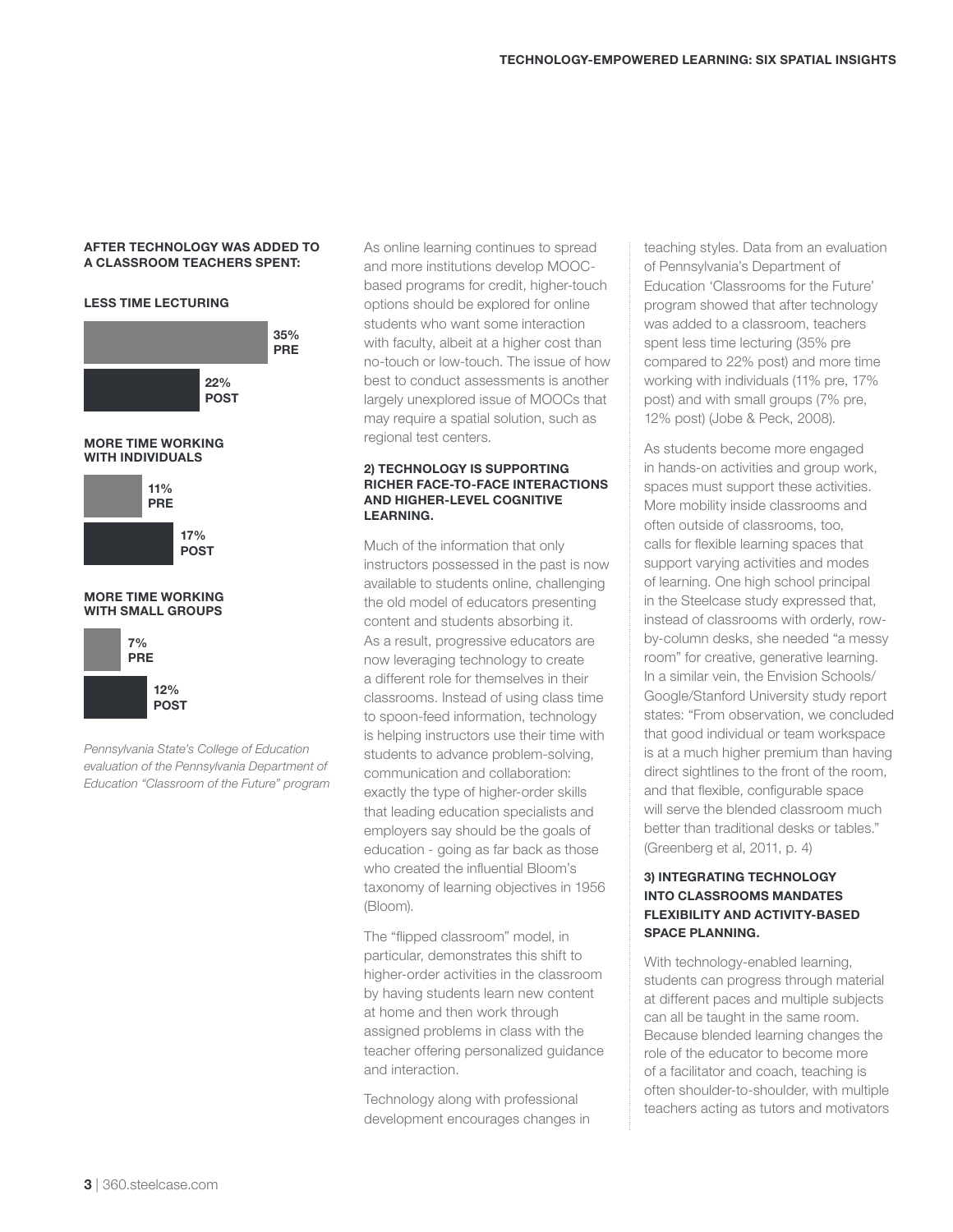## With the right technology in learning spaces, digital and physical presences can complement each other and participate on nearly equal terms.

to give directed support. In elementarylevel blended learning experiences, there's a growing use of para-educators who work alongside teachers to manage online learning and help with classroom activities, much like graduate students in a university setting.

Classrooms designed for a teacher to lecture at the front of the room are now being redefined to support selfdirected work at computers as well as collaborative projects. Individual rooms are designed with multiple zones versus treated as one-type-fits-all, and different types of spaces are being created to support different types of activities. In the United States, even some kindergarten classes now have a separate zone for individual online work within the classroom. High schools and colleges are gaining efficiencies by repurposing computer labs to use as classrooms. Others are freeing up space previously used for classrooms, instead creating large open areas for self-directed learning. Moveable walls, screens and other flexible approaches to space division make it possible to create a range of spaces for different activities.

In all these instances, instructors are available to assist students as needed.

The need to shut out distractions in self-directed learning environments for focused work is emerging as an issue to solve. Adding screens, panels or dividers to student workstations is a relatively easy way to provide higher levels of privacy. These flexible approaches to space division also make it possible to create a range of spaces for different activities: group project work, group

discussions, videoconferencing and one-on-one remote tutoring. They also help future-proof a facility as needs continue to evolve.

It's worth noting that, in addition to supporting successful learning, a range of spaces that support frequent movement throughout the day is positive for students' health, too. Mounting evidence points to excessive sitting as a major contributor to rising obesity rates, and even short spurts of movement interspersed throughout the day are beneficial (Levine et al, 2005).

## 4) Spatial boundaries are loosening.

As instructors become untethered from the front of the room, concepts of how to define a classroom space are expanding. During the past decade, colleges and universities have increasingly recognized the value of "in-between places" i.e., informal areas outside classrooms where interaction tied to learning can occur. Now that concept has even more relevance.

Flexible spaces have become more important than ever. Classrooms with mobile tables and chairs, wider hallways to support more activities, cafés with whiteboards, lounges with informal seating and power connections, moveable walls so space can be easily divided and recombined — these are among the fastemerging design imperatives for effective educational environments.

For some institutions, entire buildings and grounds are being used as "the classroom" — i.e.,

places where learning activities take place. Especially when using mobile technologies, students and teachers can choose different spaces according to their different needs, making spaces outside the classrooms an integral part of the learning experience, whether students are working alone, with peers or with instructors. Educators at schools that have adopted use of in-between spaces for learning say giving students choices and control is key. It helps students and teachers tailor learning experiences to their specific needs, prepares students for college where learning is typically dispersed in a variety of settings, and also helps institutions more fully use all their real estate.

## 5) Spaces must be designed to capture and stream information.

Video is creating multiple new ways to capture and present content. Instructors' offices are being adapted to become "recording studios" for creating online content, and web cams are being added to classrooms to capture class activities. University professors are using videoconferencing to connect with subject matter experts around the world to further their research.

Although the use of video for capturing educator-generated content has become well known due to efforts such as Khan Academy and MOOCs, Steelcase researchers also discovered widespread use of video as an evaluation tool for student-presented content or demonstration of practical skills. By videotaping presentations of practical skills, students have the advantage of